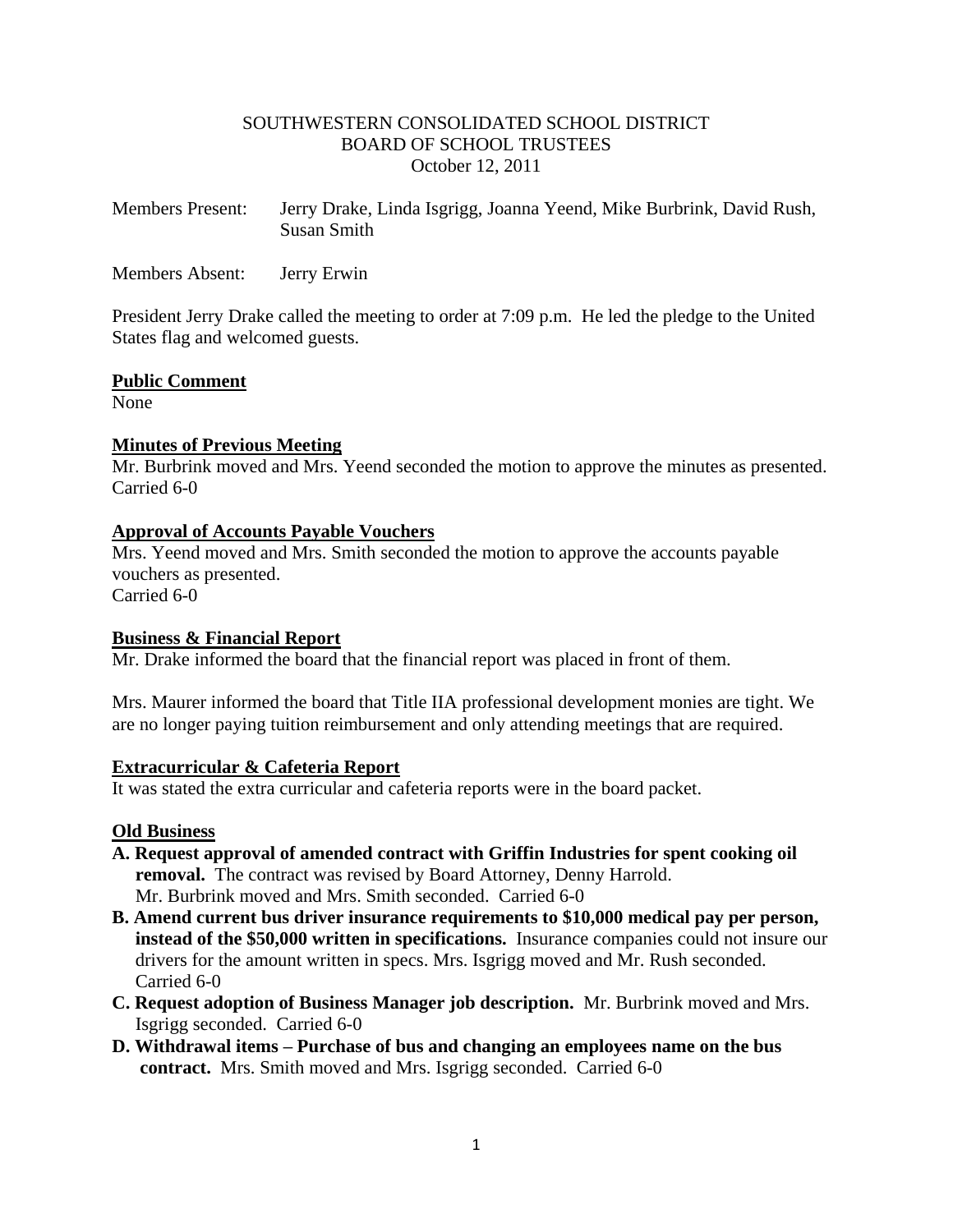**New Business**

- **A. Adoption of 2012 Budget, 2012-2023 Bus Replacement, and 2012-2014 CPF Plan** Mrs. Yeend moved and Mrs. Isgrigg seconded. Carried 6-0
- **B. Resolution to Reduce line 2 in General Fund Budget if needed.** Mrs. Yeend moved and Mr. Burbrink seconded. Carried 6-0
- **C. Appoint Business Manager/District Treasurer as a purchasing agent.** Mr. Burbrink moved and Mr. Rush seconded. Carried 6-0
- **D. Request approval of Semi-Annual Fundraising Lists.** Mrs. Smith moved and Mrs. Yeend seconded. Carried 6-0
- **E. Request approval to apply for High Ability Grant for \$26,550.04.** Mr. Burbrink moved and Mr. Rush seconded. Carried 6-0
- **F. 1. Request approval for FFA to travel to Cloverdale for a forestry contest on 11-5-11. 2. Request approval for High School Student Council to travel to the Indianapolis Convention Center for leadership convention on 11-5 & 11-6-11.**
	- **3. Request approval for SWE Spell Bowl Team to travel to Rushville Elementary for competition on 11-17-11.**
	- **4. Request approval for FFA to travel to Purdue for Crops Contest on 11-12-11.**
	- **5. Request approval for FFA to travel to Southmont High School for Crops/Forestry contest on 11-19-11.**
	- **6. Request approval for FFA to W. Lafayette for State Crops/Forestry Contest on 12-9-11 through 12-10-11 (overnight).**
	- **7. Request approval for SWE Math Bowl Team to travel to Greenwood Middle School for competition on 3-1-12.**
	- **8. Request approval for Jr. High FFA to travel to Trafalger for FFA Days on 10-15-11.** Mrs. Linda Isgrigg moved and Mrs. Smith seconded. Carried 6-0
- **G. The Strategic Plan was presented to the board.** Some of the presenters were: Beth Green, Tom Mangrum, Greg Sweet, Suzanne Blake, Heather Noesges, Susan Neville, Lori Drake, Zach Meyer, Jason Rowe, Keith Starost, Angie Hamilton, and Katie Bennett.

Eleven visions were presented with goals, current status, gap, strategy, and timelines. The board approved the adoption of this plan. Mrs. Isgrigg moved to accept this plan and Mrs. Yeend seconded. Carried 6-0 This will be an ongoing process.

### **Other Business**

**Mrs. Maurer asked that the board approve homebound instruction for a high school student**. Mrs. Isgrigg moved and Mrs. Yeend seconded. Carried 6-0

John Tarplee, Maintenance Director, spoke to the board about maintaining the Energy Management System currently used in the elementary and high school. The high school is losing its programming because of the age of the computer which is over 7 years old. Karl Heisserer, representative from ConServ Solutions, answered the board members questions. He presented three options but recommended the third. This option was to replace this NAE with a new Johnson Control FX60 front end. This equipment would give capacity for any future expansion or equipment control expansion. The quote was to furnish and install new Johnson Web Based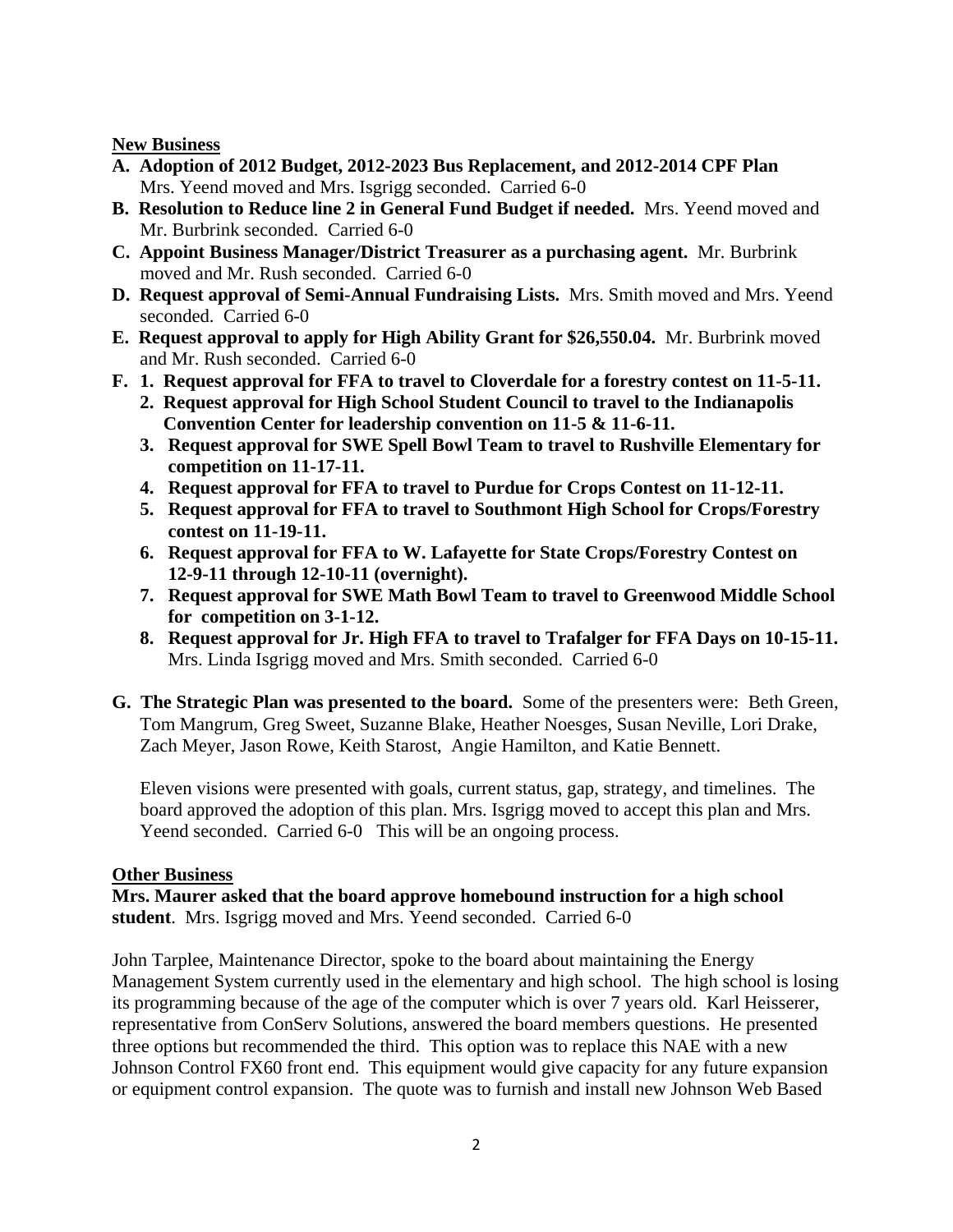Front End to integrate with existing system; furnish new programming and graphics; furnish new operator workstation for the sum of \$15,650.00.

After some discussion, Mr. Burbrink moved and Mr. Rush seconded. Carried 6-0

# **Reports and Presentations**

Mrs. Noesges informed the board of the things going on at Southwestern Elementary. One of those was on October 7, 2011, the Perfect Attendance Fun Day. Students that had perfect attendance during the 2010-11 school year enjoyed a fun day of eating at reserved tables, playing soccer and kickball outside, and then enjoying fun inside games. The day ended with a ceremony honoring our perfect attendance students. Parent-teacher conferences are on October  $20<sup>th</sup>$  and Fall Break is October 27 and  $28<sup>th</sup>$ .

Mrs. Blake informed the board of all the testing going on in September and October. She has also started a monthly newsletter for parents. She also spoke about giving attendance incentive awards to kids that improve grades. Next month at the Board meeting we will recognize athletics.

# **Personnel**

## **A. Staff Resignations**

 Mrs. Maurer informed the board that the only resignation was Kyle Stout, effective October 7, 2011. Mrs. Yeend moved and Mrs. Smith seconded. Carried 6-0

### **B. Recommendations to Hire**

Mrs. Maurer recommended to hire Ryan Deaton for  $5<sup>th</sup>$  grade boys' basketball coach; Doyle Swanson for  $6<sup>th</sup>$  grade boys' basketball coach; Zach Meyer for  $8<sup>th</sup>$  grade Jr. High girls' basketball coach; Stephen Dietz for varsity girls'  $1<sup>st</sup>$  assistant, Garrett Davis for  $7<sup>th</sup>$  grade boys basketball coach, and Aaron Daniels for boys basketball,  $2<sup>nd</sup>$  assistant. Mr. Burbrink moved and Mrs. Yeend seconded. Carried 6-0

# **Public Comments**

Greg Sweet spoke about the incredible experience that his family has enjoyed at Southwestern. He spoke of the facility and wonderful staff. He believes that the Strategic Plan will make a big difference here.

### **Superintendents Comments**

Mrs. Maurer congratulated the fall sports teams, especially Jr. High cross county. She also mentioned that Jessika Ford, new nurse, was able to report that all students in the schools have been immunized. She thanked the Strategic Planning Committee for their hard work.